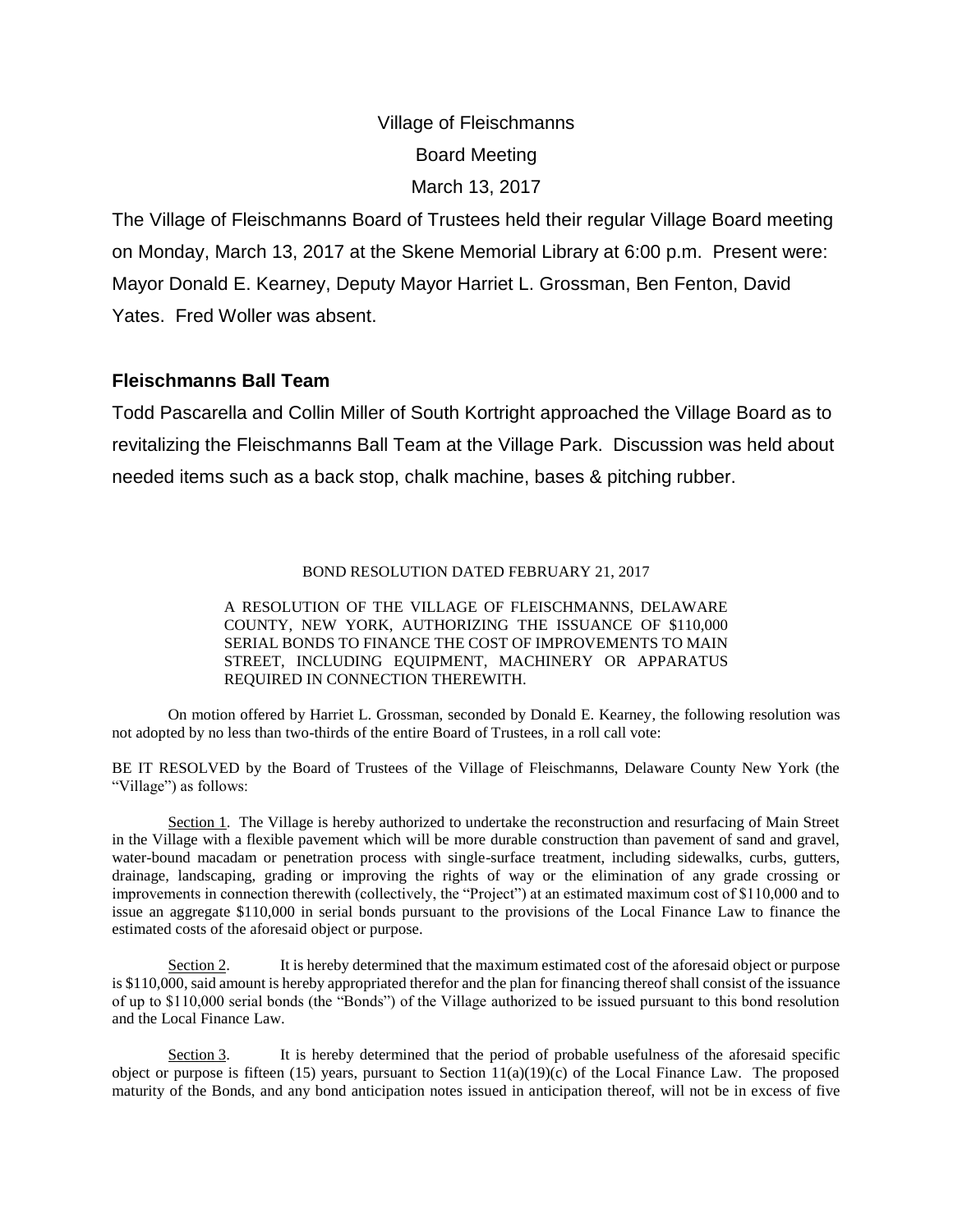years measured from the date of the Bonds or from the date of the first bond anticipation note issued in anticipation of the sale of the Bonds, whichever date is earlier.

Section 4. Pursuant to Section 107.00(d)(3) of the Local Finance Law, current funds are not required to be provided prior to issuance of the Bonds or any bond anticipation notes issued in anticipation of issuance of the Bonds.

Section 5. The temporary use of available funds of the Village, not immediately required for the purpose or purposes for which the same were borrowed, raised or otherwise created, is hereby authorized pursuant to Section 165.10 of the Local Finance Law, for the capital purposes described in Section 1 of this bond resolution.

Section 6. Any grant funds received by the Village to fund the purposes described in Section 1 of this bond resolution shall be applied to pay the principal of and interest on the Bonds or any bond anticipation notes issued in anticipation of the Bonds or, to the extent obligations shall not have been issued under this bond resolution, to reduce the maximum amount to be borrowed for such purpose.

Section 7. The Bonds and any bond anticipation notes issued in anticipation of the Bonds, shall contain the recital of validity prescribed by Section 52.00 of the Local Finance Law and the Bonds, and any bond anticipation notes issued in anticipation of the Bonds, shall be general obligations of the Village, payable as to both principal and interest by a general tax upon all the real property within the Village without legal or constitutional limitation as to rate or amount. The faith and credit of the Village are hereby irrevocably pledged to the punctual payment of the principal of and interest on the Bonds, and any bond anticipation notes issued in anticipation of the Bonds, and provision shall be made annually in the budget of the Village by appropriation for (a) the amortization and redemption of the Bonds and bond anticipation notes to mature in such year, and (b) the payment of interest to be due and payable in such year.

Section 8. Subject to the provisions of this bond resolution and of the Local Finance Law, and pursuant to the provisions of Section 21.00, 30.00, 50.00 and 56.00 to 63.00 inclusive of the Local Finance Law, the power to authorize the issuance of and to sell bond anticipation notes in anticipation of the issuance and sale of the Bonds herein authorized, including renewals of such notes, and the power to prescribe the terms, form and contents of the Bonds, and any bond anticipation notes, and the power to sell and deliver the Bonds and any bond anticipation notes issued in anticipation of the issuance of the Bonds, and the power to sell and deliver Bonds providing for substantially level or declining annual debt service, is hereby delegated to the Village Treasurer, the chief fiscal officer of the Village.

Section 9. This bond resolution is intended to constitute the declaration of the Village's "official intent" to reimburse the expenditures authorized by this bond resolution with the proceeds of the Bonds and bond anticipation notes authorized herein, as required by Treasury Regulation Section 1.150-2. Other than as specified in this bond resolution, no monies are, or are reasonably expected to be, reserved, allocated on a long term basis, or otherwise set aside with respect to the permanent funding of the objects or purposes described herein.

Section 10. The validity of the Bonds authorized by this bond resolution and of any bond anticipation notes issued in anticipation of the Bonds may be contested only if:

(a) such obligations are authorized for an object or purpose for which the Village is not authorized to expend money; or

(b) the provisions of law which should be complied with at the date of the publication of this bond resolution are not substantially complied with, and an action, suit or proceeding contesting such validity is commenced within twenty (20) days after the date of such publication; or

(c) such obligations are authorized in violation of the provisions of the Constitution of New York.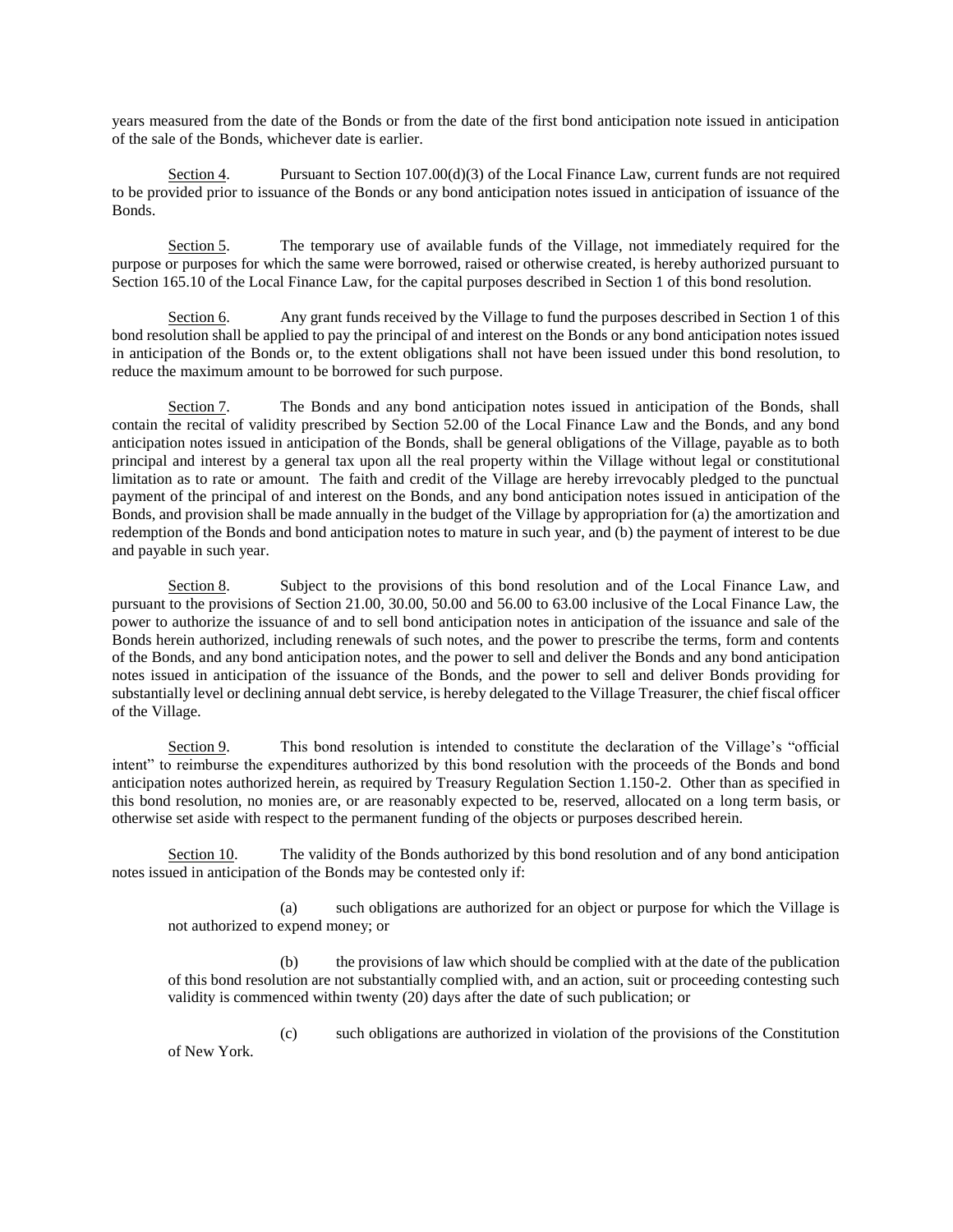Section 11. This bond resolution shall be published in full in the official newspaper of the Village, together with a notice of the Village Clerk in substantially the form provided in Section 81.00 of the Local Finance Law.

Section 12. The Board of Trustees of the Village hereby determines that the Project is a "Type II Action" under the State Environmental Quality Review Act and the regulations thereunder ("SEQRA") and no further action or review is required under SEQRA.

Section 13. This bond resolution is not subject to permissive referendum, in accordance with Section 36.00(a)(1) of the Local Finance Law. This resolution shall take effect immediately.

The question of adoption of the foregoing resolution was duly put to a vote on roll call, which resulted as follows:

| Name                | ote    |
|---------------------|--------|
| Donald E. Kearney   | Aye    |
| Harriet L. Grossman | Aye    |
| David Yates         | Aye    |
| <b>Ben Fenton</b>   | Nay    |
| Fred Woller         | Absent |

Motion not carried.

#### **Vouchers/March 2017**

Motion made by Ben Fenton to approve the following vouchers for the month of March, 2017: General Fund, Abstract # 17, Voucher # 217 totaling \$9,000.00; General Fund, Abstract # 18, Vouchers # 218 through 245 totaling \$113,229.59; and General Fund, Abstract # 19, Vouchers # 246 through 247 totaling \$8597.84;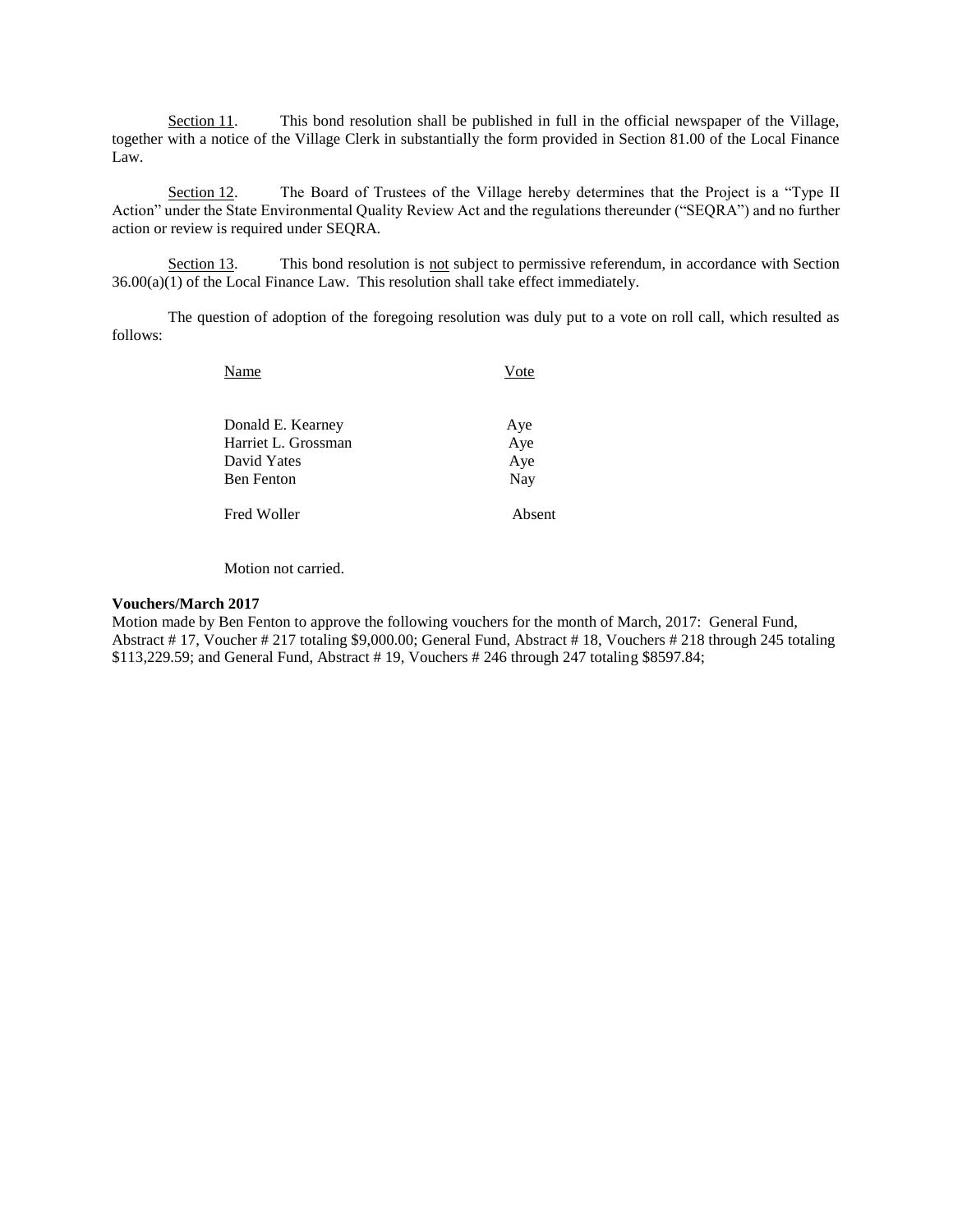STATE OF NEW YORK )

COUNTY OF DELAWARE )

I, the undersigned Clerk of the Village of Fleischmanns, Delaware County, New York (the "Village"), DO HEREBY CERTIFY:

) SS.:

That I have compared the annexed abstract of the minutes of the meeting of the Board of Trustees of the Village (the "Board of Trustees") held on the 21<sup>st</sup> day of February, 2017, including the bond resolution contained therein, with the original thereof on file in my office, and the same is a true and correct copy of said original and of the whole of said original so far as the same relates to the subject matters therein referred to.

I FURTHER CERTIFY that the full Board of Trustees consists of three (3) members; that  $\Box$  members of the Board of Trustees were present at such meeting; and that  $\Box$ voted in favor of the above Bond Resolution.

I FURTHER CERTIFY that (i) all members of the Board of Trustees had due notice of the meeting, (ii) pursuant to Article 7 of the Public Officers Law (Open Meetings Law), such meeting was open to the general public, and due notice of the time and place of such meeting was duly given in accordance with Article 7 of the Public Officers Law, and (iii) the meeting was in all respects duly held.

I FURTHER CERTIFY that the attached bond resolution is in full force and effect on the date hereof and has not been amended or repealed.

IN WITNESS WHEREOF, I have hereunto set my hand and affixed the seal of the Village this \_\_\_\_\_ day of February, 2017.

> Clerk, Village of Fleischmanns Delaware County, New York

\_\_\_\_\_\_\_\_\_\_\_\_\_\_\_\_\_\_\_\_\_\_\_\_\_\_\_\_\_\_\_\_\_\_\_\_

(SEAL)

### **AGREEMENT**

## **BETWEEN THE VILLAGE OF FLEISCHMANNS, NEW YORK**

#### **AND CEDARWOOD ENVIRONMENTAL SERVICES**

**(Delaware Operations Inc.)**

**FOR SERVICES AS A CONTRACT WATER TREATMENT PLANT OPERATOR**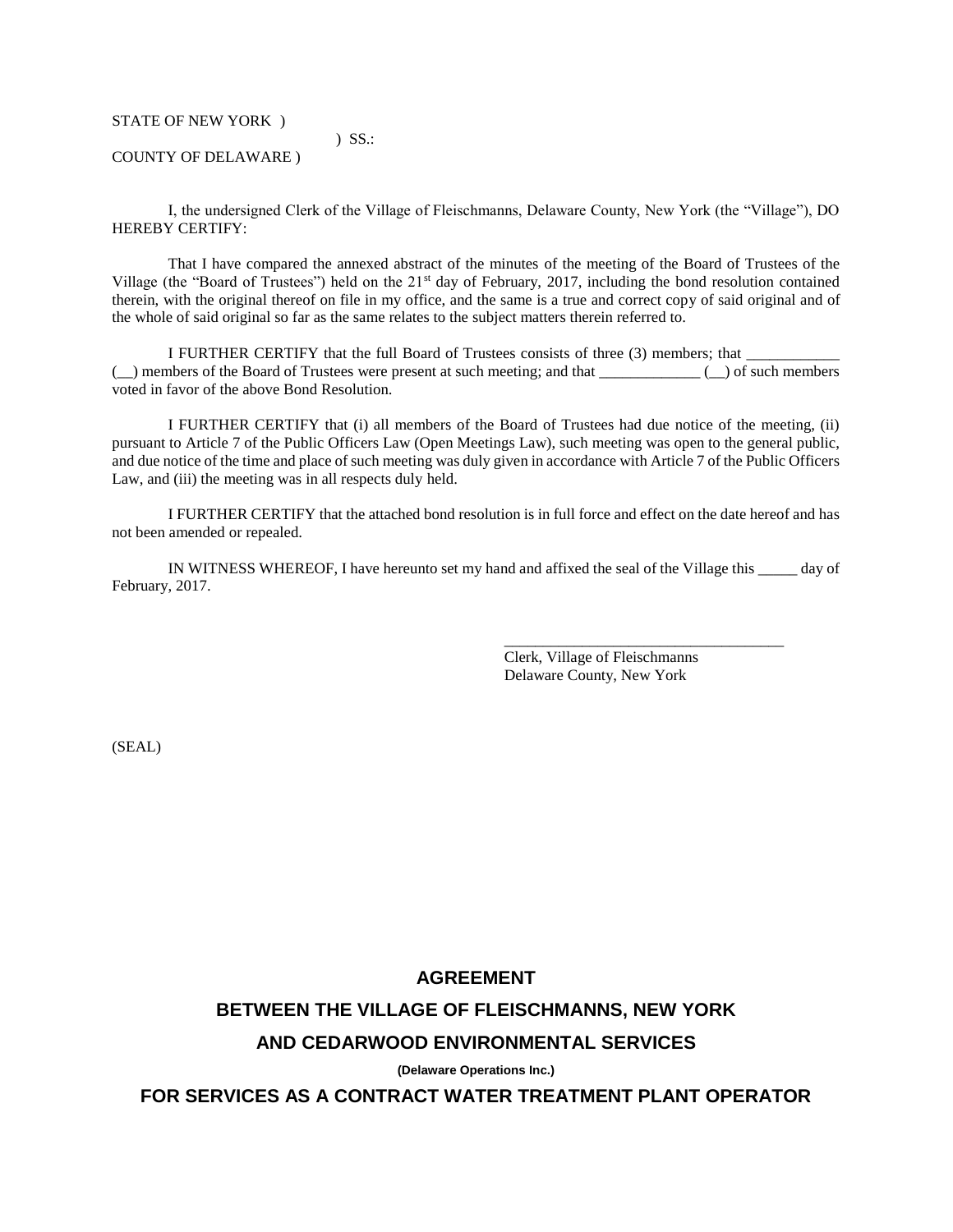**THIS AGREEMENT** made the 20th day of December 2016, by and between the VILLAGE OF FLEISCHMANNS, NEW YORK, located at 1017 Main Street, PO BOX 339, Fleischmanns, New York 12430, (herein referred to as the Owner), and CEDARWOOD ENVIRONMENTAL SERVICES, having a place of business at 8-12 Dietz Street, Suite 302, Oneonta, New York 13820, (herein referred to as the Operator).

## **WITNESSETH:**

*WHEREAS***,** the Village of Fleischmanns is desirous to contract for operation of their Water Treatment Plant, and to maintain professional administration of the same facility for a period of two (2) years,

*AND WHEREAS***,** the Village is desirous of entering into an agreement for the purchase of services for operator and technical support to complete the agreed upon tasks as they relate to the operation of the Fleischmanns Water Treatment Plant for a period of two (2) years,

*AND WHEREAS***,** Cedarwood Environmental Services has submitted a proposal to the Village for Contract Operation, for engineering support services related to the WTP, supervision, and general administration, the Village now desires to enter into an agreement.

*THEREFORE***,** the Village and the Operator do mutually agree as follows:

- (1) The Operator shall provide the following services to the Village, subject to modification at any time by the Village and the Operator:
	- a. Daily check of water supplies, including all required daily testing, completion of operating reports, collection of routine samples, correspondence with regulatory agencies and any related inspections by regulatory agencies.
	- b. Staff provided by the Operator for the water treatment facility will meet the requirements of the NYSDOH throughout the contract duration. Staff scheduling will be adequate to maintain facility compliance throughout the contract duration. The Owner shall provide the necessary backup operator(s) for the water system (see section 2). The Operator shall pay NYS prevailing wages rates for those tasks identified under the following classifications:
		- Millwright
		- $\bullet$  Building Labor
		- **•** Electrician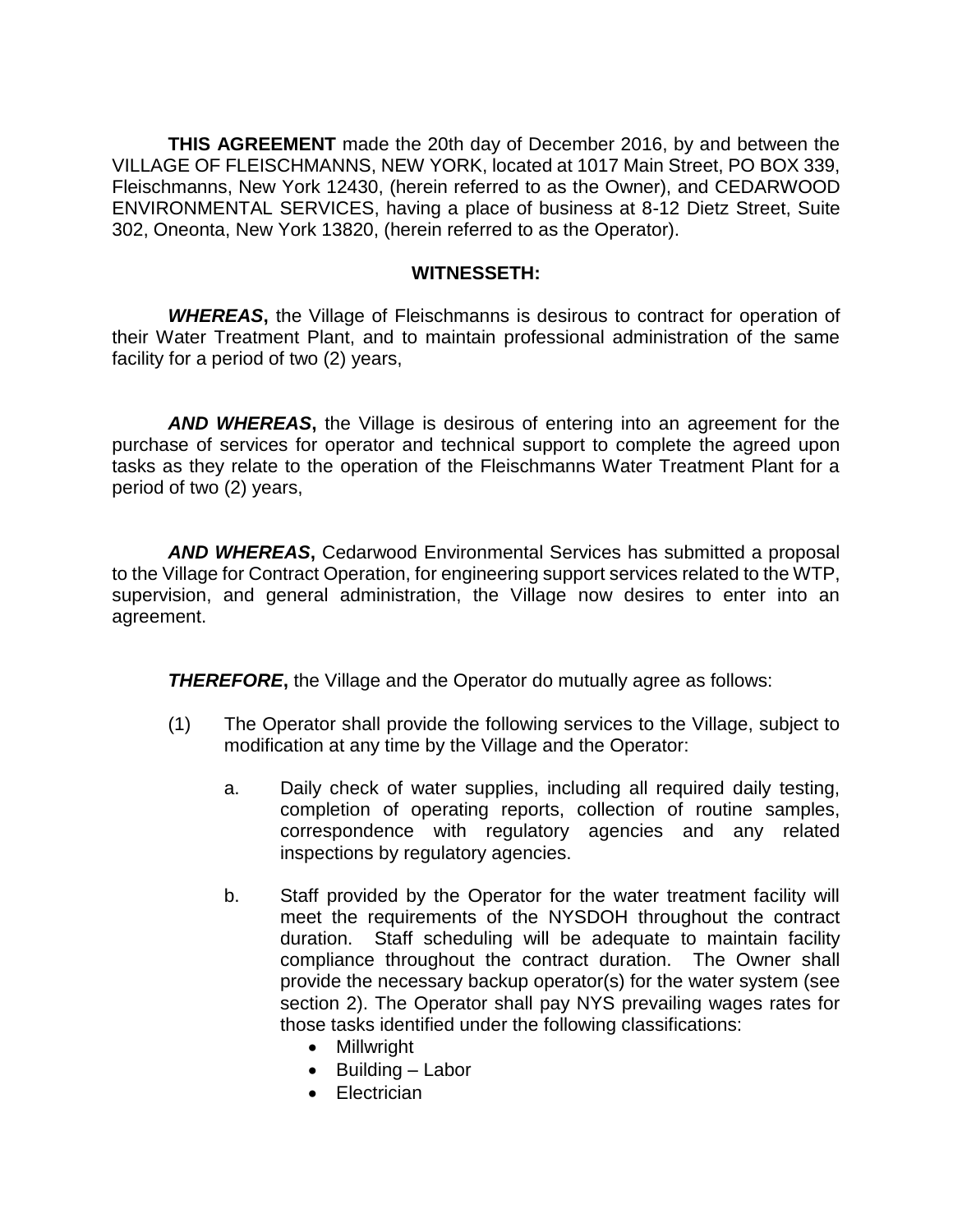- Plumbing
- Painting
- b. The Operator will be available to meet with the Owner on a regular basis to review any operational issues and costs. Operator will present monthly operational report to the Owner.
- c. The Operator will conduct semi-annual flushing of hydrants in the system.
- d. The Operator will, receive prior approval from the Owner, for any operational expenses that exceeds \$250.00, unless required in an emergency situation. In an emergency situation, the Operator shall notify the Owner as soon as possible of the circumstances of the emergency.
- e. The Operator will upon instructions from the Owner turn on or shut off water service to designated properties. The Owner shall provide 24 hour (or next regular business day) notification to operator. Water meter removal/installation and repairs will be billed at the hourly rate set forth in section 4 of this agreement.
- g. The Operator will provide staff to read water meters on a quarterly basis; January, April, July, and October. These readings will be provided to the owner, who will be responsible for quarterly invoicing.

(2) The Owner will be responsible for maintaining and repairing the distribution system. The Operator will be responsible to oversee maintenance and repairs to the distribution system.

- (3) The Owner will be responsible for the cost of:
	- a. Utilities
	- b. Telephone
	- c. Alarm System
	- d. Testing
	- e. Snow removal
	- f. Lawn Care
	- g. Chemicals
	- h. Parts
	- i. Supplies
	- j. Excavation

(4) Should the Operator be required to provide services beyond the abovementioned services those services shall be provided with prior authorization from the Owner or in emergency situations and shall be billed at the following rates: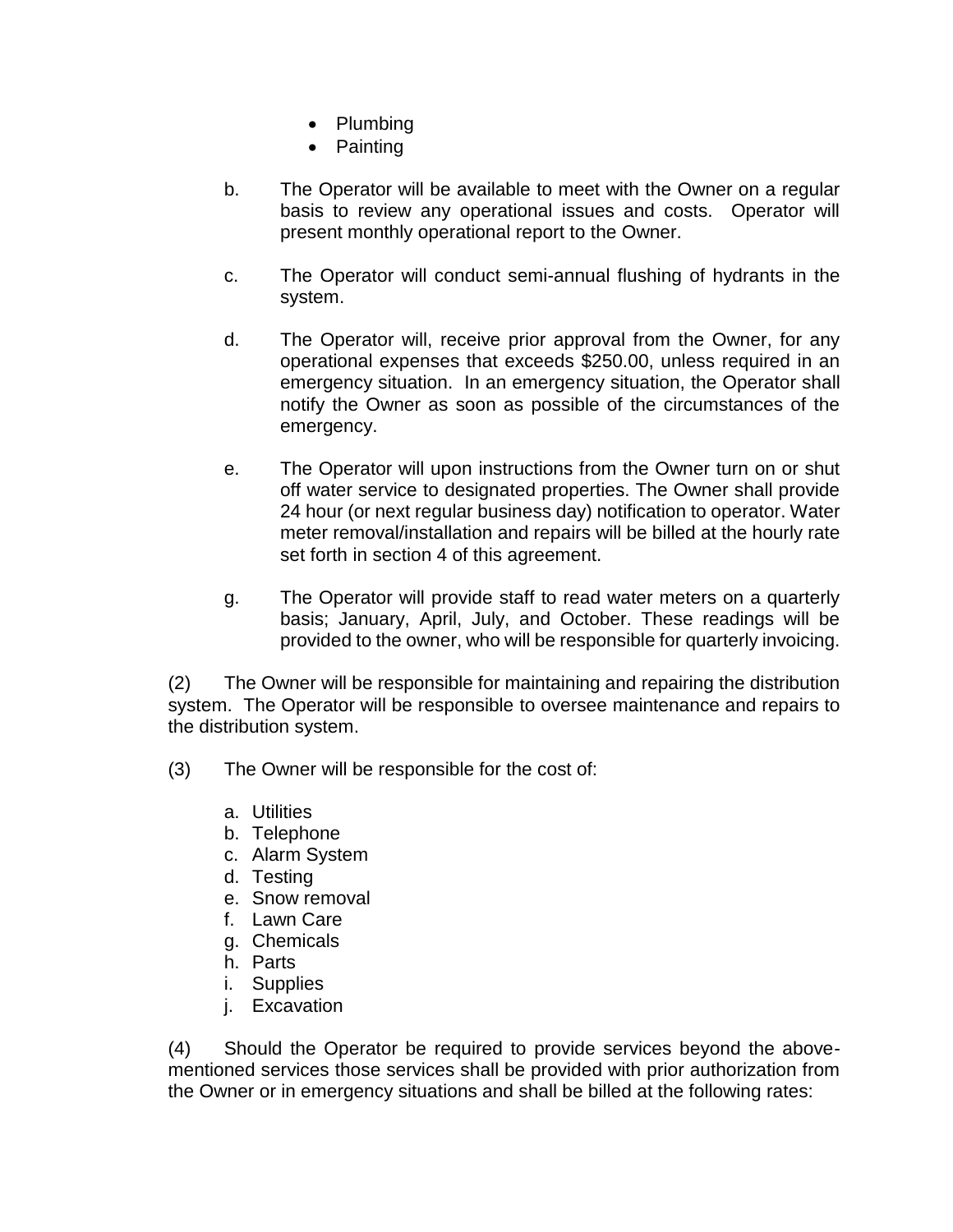| Engineering (not related to Operations) | \$120.00 per hour |
|-----------------------------------------|-------------------|
| Corporate Management                    | \$90.00 per hour  |
| <b>Operations</b>                       | \$70.00 per hour  |
| Mechanic                                | \$60.00 per hour* |
| Laborer                                 | \$50.00 per hour* |

\*If work is completed under the New York State Prevailing Wage Law, the hourly rate will be the current prevailing wage schedule for the locality where the work is performed.

Cedarwood Environmental Services will make every effort to keep additional costs at a minimum. However, system evaluation is ongoing and village continues to add tasks to the operator. The signing of this contract, producing many unknowns as to equipment and system conditions and needs.

(5) The Village shall pay to the Operator, for the above described services as follows:

> 2016-2017 \$15,375.00 2017-2018 \$15,760.00

BILLING FOR PERSONNEL SERVICES WILL BE ONE-TWELFTH (1/12) OF TOTAL ANNUAL SERVICE COST PER MONTH. CONTRACT DURATION TO RUN FROM **June 1, 2017** TO **May 31, 2019**. PAYMENTS TO BE MADE ON A MONTHLY BASIS ON VILLAGE VOUCHERS; PAYMENTS ARE DUE OPERATOR WITHIN THIRTY [30] DAYS OF INVOICE.

*IN WITNESS WHEREOF***,** the Village of Fleischmanns and the Operator have hereunto set their hands the day and year first above mentioned.

## **VILLAGE OF FLEISCHMANNS, NY CEDARWOOD ENVIRONMENTAL**

By:  $\frac{1}{2}$  By:  $\frac{1}{2}$  By:

Donald E. Kearney, Mayor Thomas Suozzo, President

Attest: <u>and the set of the set of the set of the set of the set of the set of the set of the set of the set of the set of the set of the set of the set of the set of the set of the set of the set of the set of the set of </u>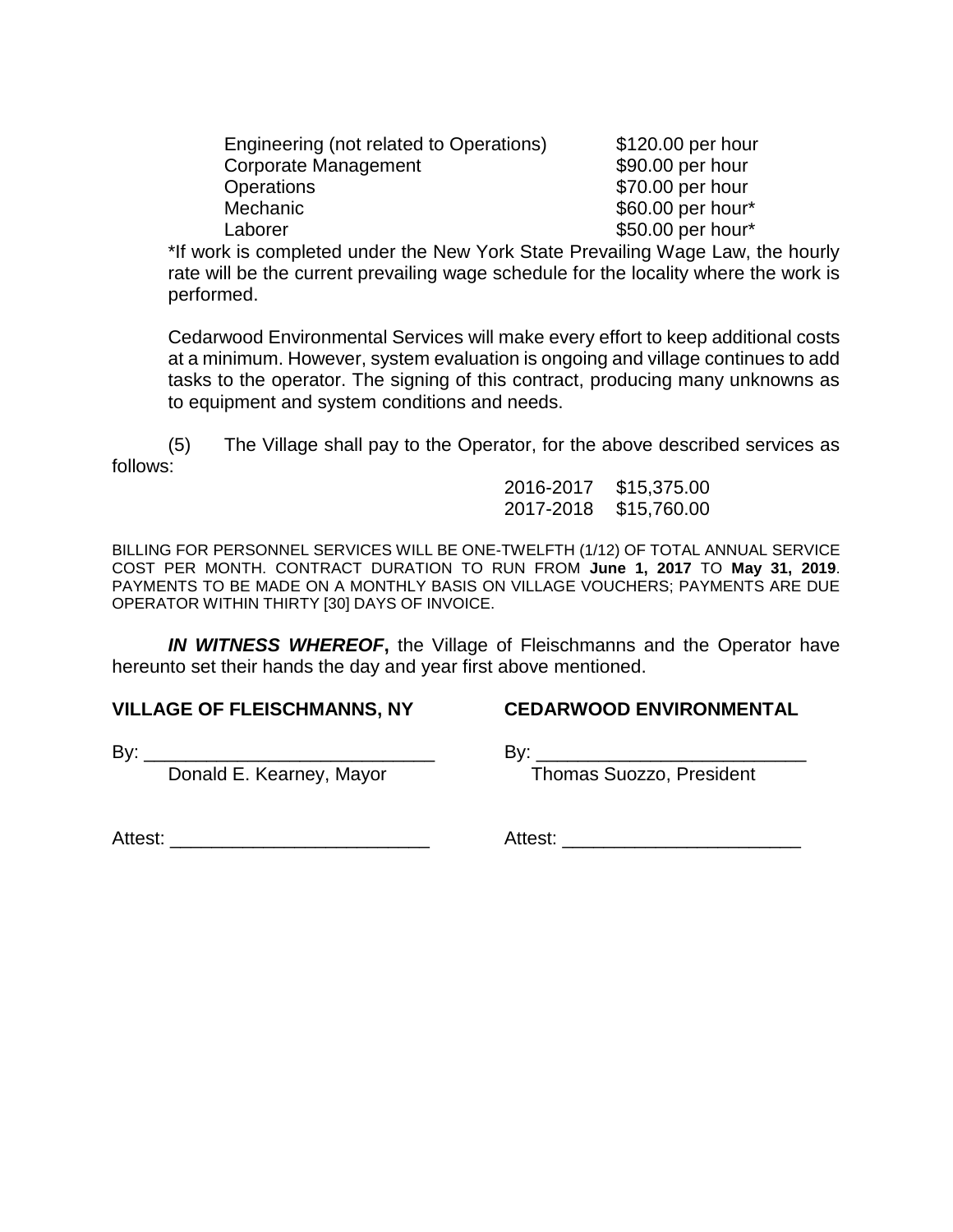## **ATTACHMENT 1**

Article 1. ADDITIONAL SERVICES. In the event Owner desires additional services to be rendered by Operator in connection with the operation of the Plant, beyond the scope of the services described in this Agreement, Operator agrees to perform said additional services, if ordered in writing, on a mutually acceptable basis. No additional work shall be undertaken by the Operator without prior approval of the Village Board.

Article 2. CONFLICT OF INTEREST. Operator stipulates that, upon information and belief, no member of the governing body of Owner, or officer or employee of Owner, forbidden by Law, is interested in, will derive benefit from, or is a party to this Agreement.

Article 3. PROVISIONS OF LAW. All provisions of law required to be made a part of this Agreement are hereby deemed incorporated herein. Performance under the terms and conditions of this Agreement shall be subject to and in conformance with all applicable laws.

## Article 4. TERMINATION.

(a) This agreement may be terminated in whole or in part in writing by the Owner for its convenience, provided that the Operator is given (1) not less than thirty (30) calendar days written notice (delivered by certified mail, return receipt requested) of intent to terminate and (2) an opportunity for consultation with the terminating party prior to termination.

(b) If termination for default is affected by the Owner, an equitable adjustment in the price provided for in this sub-agreement shall be made, but (1) no amount shall be allowed for anticipated profit on unperformed services or other work, and (2) any payment due to the Operator at the time of termination may be adjusted to cover any additional costs to the recipient because of the Operator's default. If termination for default is affected by the Operator, or if termination for convenience is affected by the Owner, the equitable adjustment shall include a reasonable profit for services or other work performed. The equitable adjustment for any termination shall provide for payment to the Operator for services rendered and expenses incurred prior to the termination.

(c) Upon termination, the Owner may take over the work and may award another party an agreement to complete the work under this agreement. Any work the Owner takes over for completion will be completed at the Owner's risk and the Owner will hold harmless the Operator from all claims and damages arising out of improper use of the Operator's work.

Article 5. REMEDIES. Except as may be otherwise provided in this agreement, all claims, counter-claims, disputes, and other matters in question between the Owner and the Operator arising out of or relating to this agreement or the breach thereof will be decided by arbitration if the parties mutually agree, or in a court of competent jurisdiction